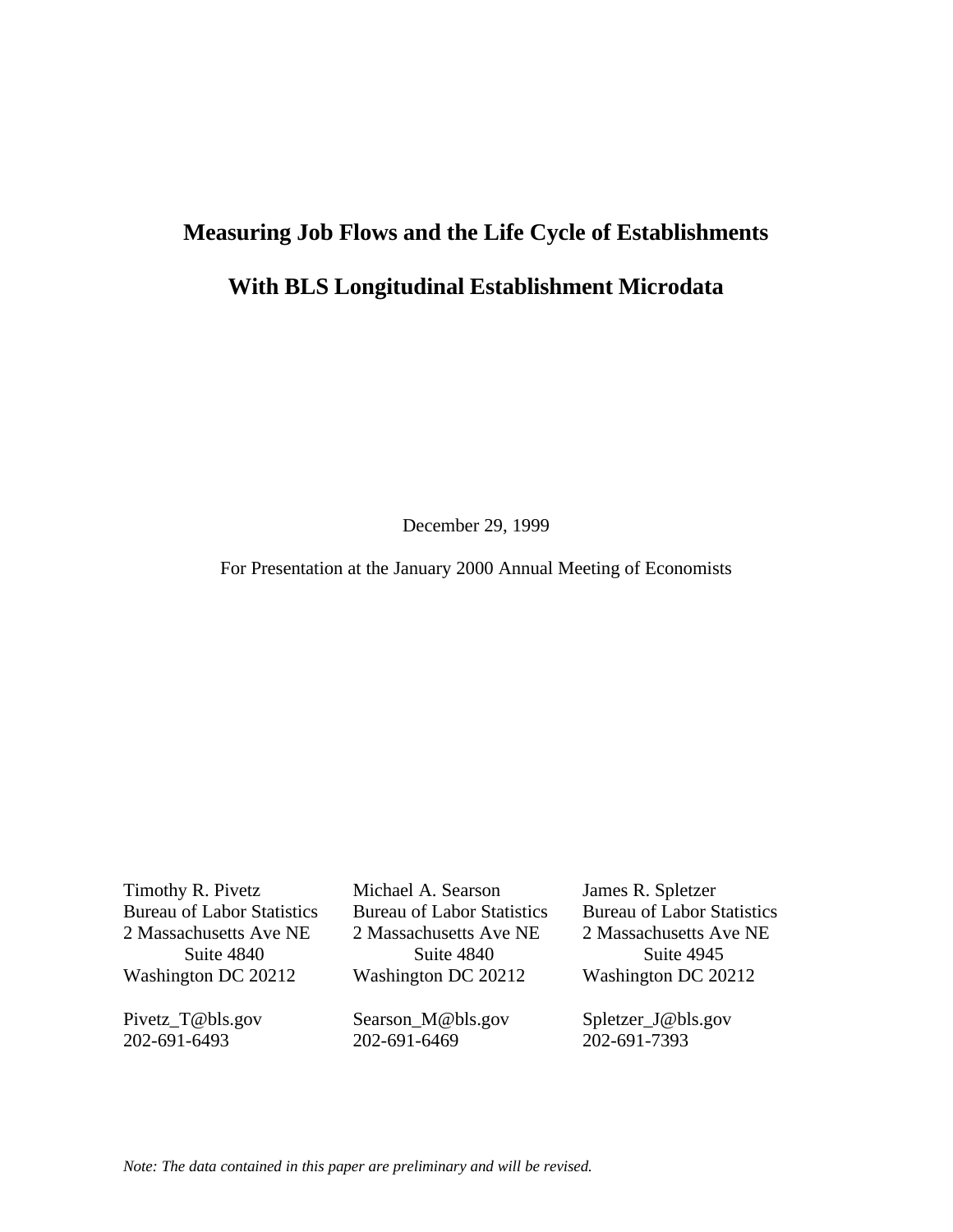# **Abstract**

The Bureau of Labor Statistics (BLS) is constructing a longitudinal database with monthly employment and quarterly wage data for virtually all business establishments in the United States. This longitudinal database, or LDB for short, will be used to generate high quality, high frequency, timely, and historically consistent information regarding job creation, job destruction, and the life cycle of establishments. This paper describes the new database, highlights its potential for researchers and policy-makers, and discusses how to obtain access to the microdata.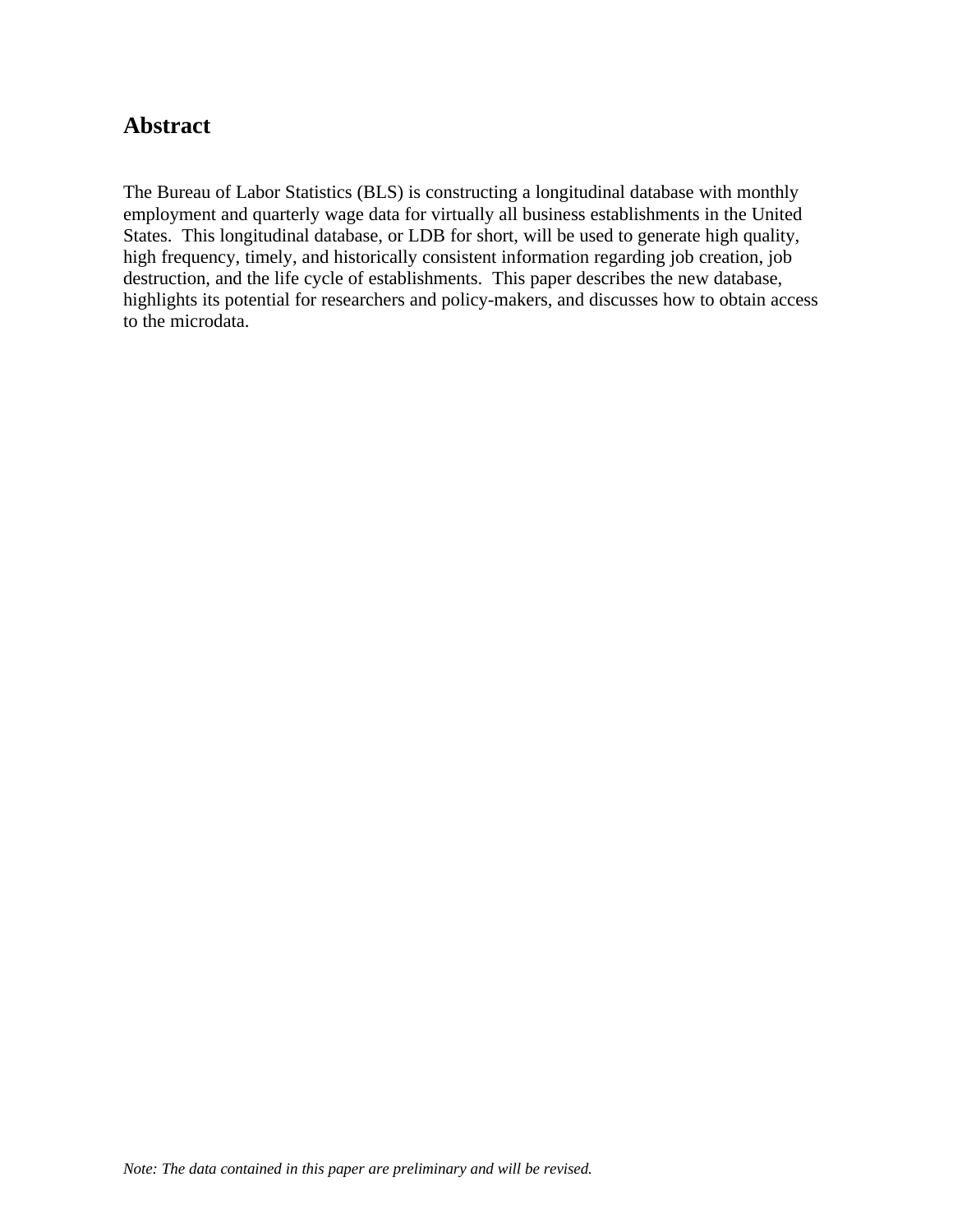## **I. Introduction**

 The relatively recent development of longitudinal establishment datasets has generated quite a bit of excitement in both the academic and the statistical communities. The descriptive statistics coming out of these datasets illustrate the large amount of volatility at the individual establishment level that underlies the smooth time series of aggregate employment growth. This finding has not only stimulated the review and updating of existing labor market theories, but has also motivated the U.S. statistical agencies to produce longitudinal job flow statistics from their administrative datasets. The purpose of this paper is to describe a new longitudinal database from the Bureau of Labor Statistics (BLS). We highlight the potential of this new database for microdata research into topics such as job creation, job destruction, and the life cycle of establishments.

 The labor demand literature and specifically the gross job flows literature has flourished during the past decade. Perhaps the most important finding from this literature is the tremendous heterogeneity in establishment level employment changes that is evident in the job creation and job destruction statistics underlying net employment growth. For example, using data spanning much of the 1970s and 1980s, Davis, Haltiwanger, and Schuh (1996) report that, on average, 5.5 percent of manufacturing jobs were destroyed and 5.2 percent of manufacturing jobs were created over a three month interval. The -0.3 percent difference between these two statistics is the average net employment growth per quarter.

 Despite all that we have learned about the labor market from the existing job flows literature, the call for better data always resonates. Three aspects of existing data are often mentioned. First, much of the early work using U.S. data has been restricted to the manufacturing sector - see, for example, Davis and Haltiwanger (1990, 1992) and Dunne, Roberts, and Samuelson (1989). Recent work using unemployment insurance data from various states has illustrated how job creation and job destruction in manufacturing may not be representative of other industries - see Anderson and Meyer (1994), Lane, Stevens, and Burgess (1996), Foote (1998), and Spletzer (2000). Second, much of the existing empirical work on job flows, either by choice or by necessity, is based upon data that excludes the smallest establishments. Small plants with less than five employees are not in the sample frame of the Annual Survey of Manufactures used by Davis and Haltiwanger (1990, 1992), manufacturing plants with less than five employees from the Census of Manufactures are excluded by Dunne, Roberts and Samuelson (1989), and the sample used by Anderson and Meyer (1994) includes only firms with at least 50 employees. And finally, many of the existing studies use annual data, whereas the ideal data for studying gross job flows would be quarterly or perhaps even monthly. Data at high frequencies are necessary for analyzing seasonal patterns in employment growth, or analyzing the short run employment growth immediately following birth and immediately preceding death.

 The longitudinal database introduced in this paper is not subject to any of the three limitations just mentioned. The microdata from which we construct the database are the unemployment insurance (UI) reports that employers in the U.S. are required to file with the states. These data are essentially a quarterly census of establishments in all industries, which implies that the job creation and job destruction statistics derived from the longitudinal database have the potential to be among the most important economic indicators published by the statistical agencies of the U.S. government.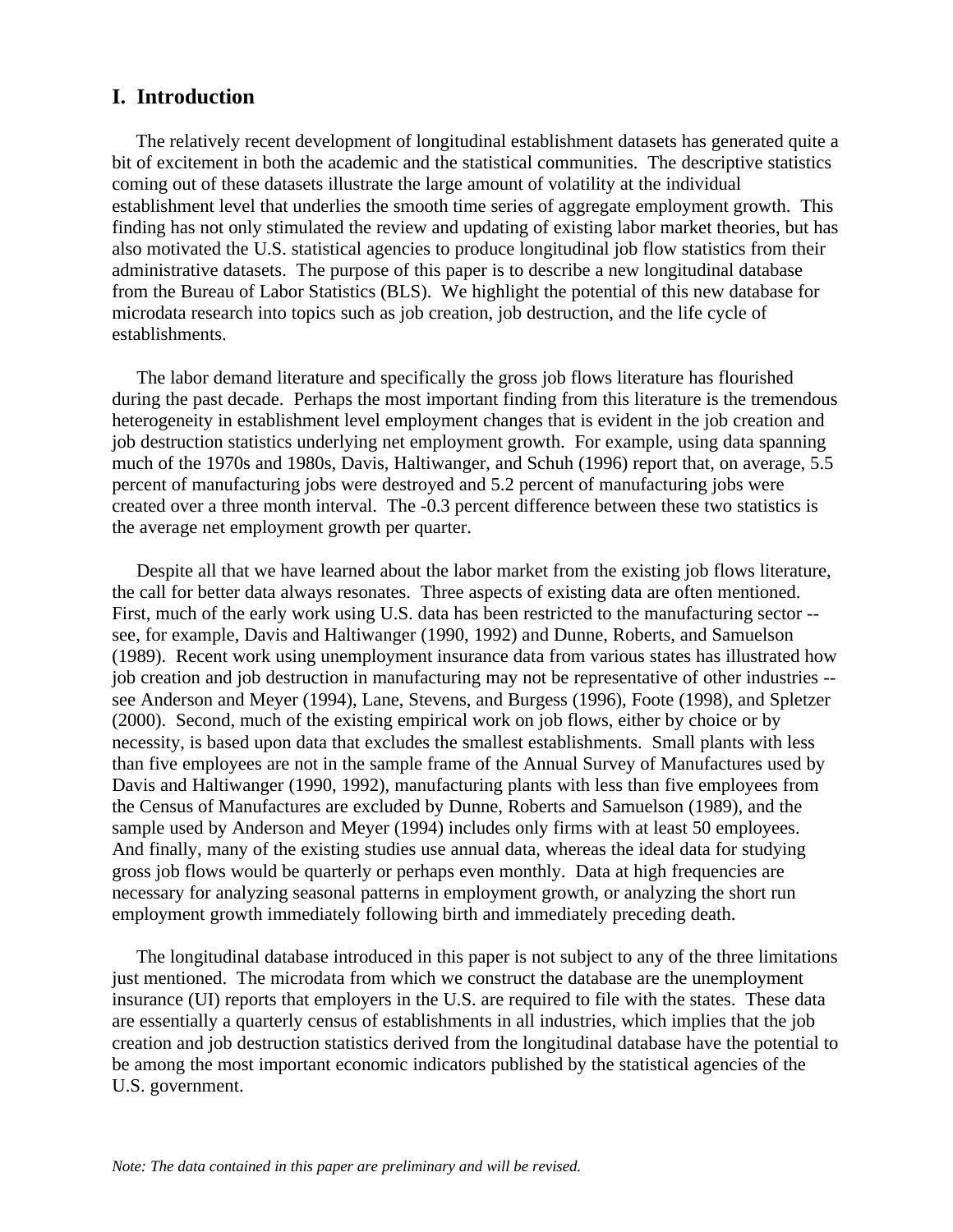In the following section of the paper, we define job creation and job destruction, and we describe how these statistics relate to those already published by the Bureau of Labor Statistics. A detailed description of the UI microdata and the construction of the longitudinal dataset is provided in sections three and four of this paper. Because the forthcoming BLS publications will distinguish between establishments that are expanding, contracting, opening, and closing, special attention is given in section four to the description of the longitudinal linkage algorithm used to minimize the incidence of spurious births and deaths. We discuss researcher access to the microdata in section five. Section six describes the methodology used in constructing tables of job creation and destruction statistics.

#### **II. Concepts and Definitions**

 The cross-sectional or "snap-shot" employment statistics that are published by the Bureau of Labor Statistics are invaluable for policy-makers, researchers, and the business community. However, comparing aggregate employment levels at two points in time only states the net change in employment, and does not inform us with regard to how many establishments are either expanding or contracting, nor by how much these establishments are either expanding or contracting. This can easily be seen by an example.

 Assume that payroll employment in September 1998 is 102.7 million jobs, and that payroll employment in December 1998 is 103.5 million jobs. Net employment growth is 700,000 jobs during the quarter. This net employment growth is consistent with many scenarios, including any of the following three: 1) 700,000 jobs created and 0 jobs destroyed, 2) 8.1 million jobs created and 7.4 million jobs destroyed, or 3) 103.5 million jobs created and 102.7 million jobs destroyed. Scenario #1 illustrates a labor market where no employer decreased the size of his establishment, and all employment growth is attributable to establishments either opening or expanding. Scenario #3 illustrates a labor market where all establishments in the previous quarter shut down and all establishments in the current quarter started up. The true underlying labor market is, of course, somewhere in between these two extreme cases. Scenario #2 illustrates one possible intermediate case.

 Net employment growth is nothing more than a comparison of cross-sectional employment at two points in time: how many more jobs exist at the latter time period compared to the earlier time period. Thinking about how this net employment growth occurred, some establishments have expanded, some have contracted, and some establishments have either opened or closed. Job creation is defined as the employment growth contributed by establishments that expand or start up, and job destruction is defined as the employment decline resulting from establishments that contract or shut down. The sum of job creation and job destruction is the net change in employment. It is obvious that longitudinal microdata at the establishment level is required to decompose net employment change into its components of job creation and job destruction, and this decomposition is one of the motivations for the longitudinal establishment database being developed by BLS.

 It is informative to present job creation and job destruction statistics as rates as well as a count of the number of jobs. Notationally, let  $E_t$  denote aggregate employment in quarter t, let e index establishments, define  $S^+$  as the sector of expanding and opening establishments, and define  $S^-$  as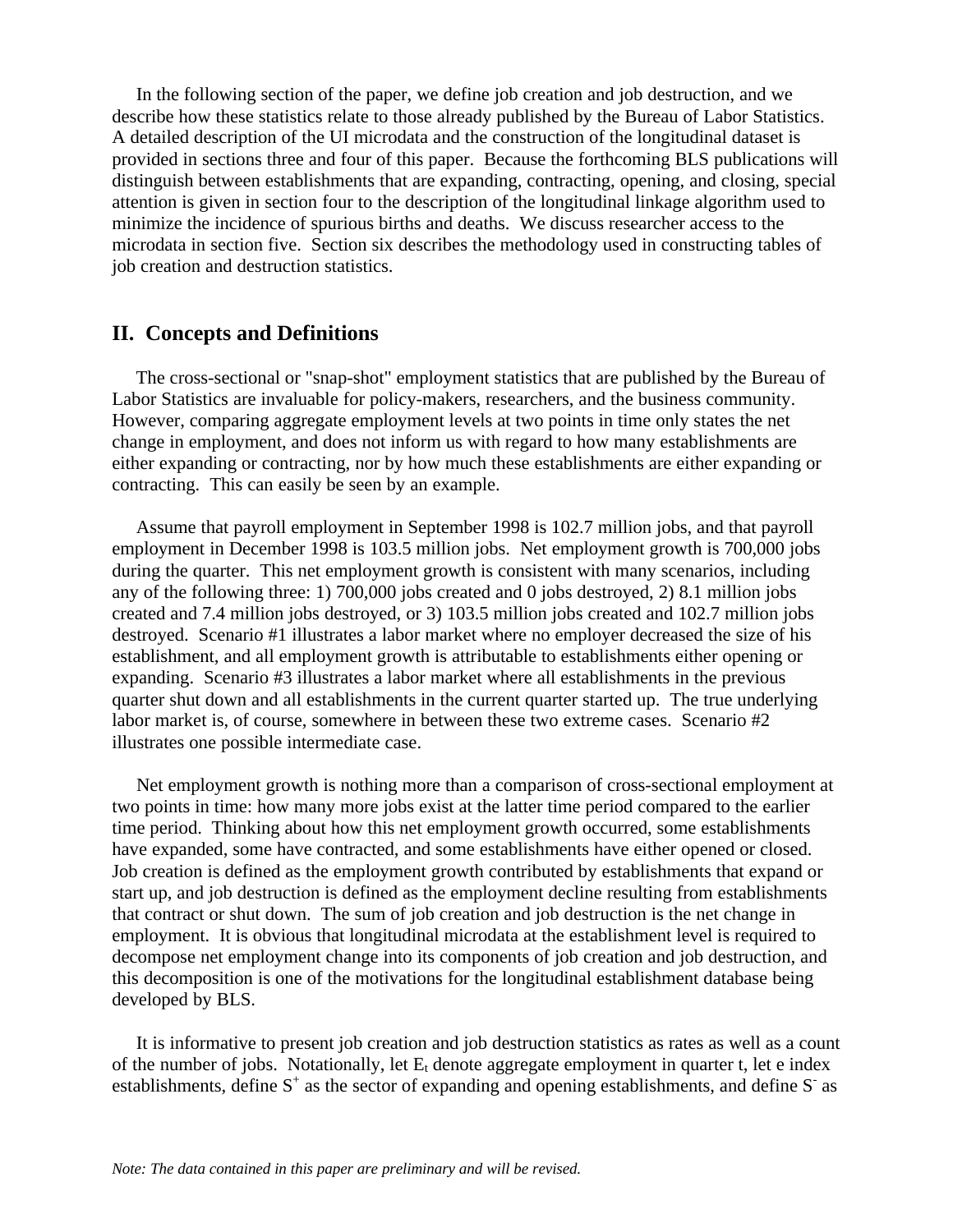the sector of contracting and closing establishments. Net employment growth over the quarter is  $(E_t-E_{t-1})$ , and the quarterly net employment growth rate is written as

$$
\left[\frac{E_t-E_{t-1}}{\{E_t+E_{t-1}\}/2}\right].
$$

Job creation is defined as the net employment growth for those establishments that expand or open during the quarter, and the average quarterly job creation rate is defined as

$$
\left[\sum_{e \in S^+} \left( \frac{E_t^e - E_{t-1}^e}{\{E_t + E_{t-1}\}^2} \right) \right]
$$

.

Similarly, job destruction is defined as the net employment growth for those establishments that contract or close during the quarter, and the average quarterly job destruction rate is defined as

$$
\left[\sum_{e \in S^{-}} \left( \frac{\left| E_t^e - E_{t-1}^e \right|}{\{E_t + E_{t-1}\}^2} \right) \right].
$$

 As is evident in the above equations, we use the mean of employment in the current and the previous quarter as the measure of employment in the denominator when converting employment levels into rates. The reason for this is that we will be publishing job creation and job destruction rates by employment size class, and this introduces certain statistical issues. As noted by Davis, Haltiwanger, and Schuh (1993, 1996), defining "size according to base-year employment leads to a regression fallacy, which in turn paints an overly favorable picture of the relative job growth performance of small employers."

 The difficulties when using the base year in the denominator of a growth rate can be illustrated by example. Assume that an establishment grows from 1 employee to 2 employees, and then declines back to 1 employee. Using employment in the previous quarter in the denominator, the growth rate in the first quarter is 100 percent (2 minus 1 divided by 1) and the growth rate in the second quarter is negative 50 percent (1 minus 2 divided by 2). If we use the average employment across two quarters in the denominator, the growth rate in the first quarter is 67 percent (2 minus 1 divided by 1.5) and the growth rate in the second quarter is negative 67 percent (1 minus 2 divided by 1.5). This simple example illustrates how using the average of the current and previous quarter employment in the denominator portrays expansion and contraction symmetrically.

## **III. The Data: Sources and Definitions**

 The source of the establishment microdata used for constructing the new BLS longitudinal database (often referred to as the LDB) is the quarterly Unemployment Insurance microdata. All employers subject to state Unemployment Insurance (UI) laws are required to submit quarterly contribution reports detailing their monthly employment and quarterly wages to the State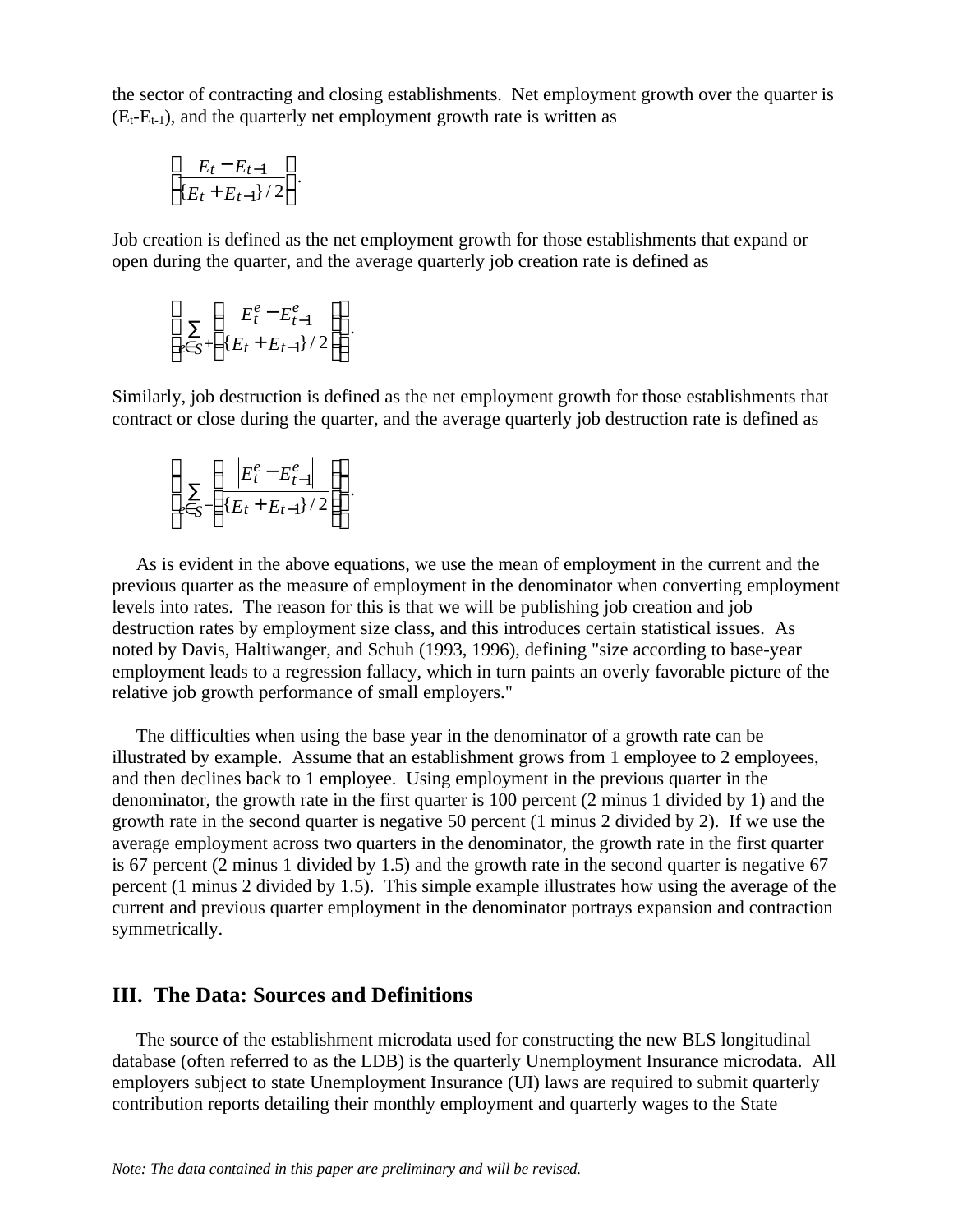Employment Security Agencies (SESAs). After the microdata are edited and, if necessary, corrected by the State Labor Market Information staff, the states submit these data and other business identification information to the Bureau of Labor Statistics as part of the Covered Employment and Wages program (ES-202), which is a cooperative endeavor of BLS and the States. The data gathered in the ES-202 program are a comprehensive and accurate source of employment and wages, and provide a virtual census (98%) of employees on nonfarm payrolls. According to *Employment and Wages*, an annual publication of the BLS, employers in private industry in 1998 provided State Employment Security Agencies with quarterly UI tax reports for an average of 105.1 million wage and salary workers in approximately 7.4 million business establishments. For more information on the ES-202 program, see U.S. Bureau of Labor Statistics (1997) and Farmer and Searson (1995).

 Several definitions deserve mention. An establishment is an economic unit, such as a factory or store, which produces goods or provides services. An establishment is usually a physical location and engaged in one or predominantly one type of economic activity for which a Standard Industrial Classification (SIC) code is applicable. The industry code of an establishment is assigned based on its primary activity, which is determined by the primary product or groups of products produced or distributed (or services rendered) by the establishment.

 Employment for a given month is the number of covered workers (whose wages are subject to UI taxes) who earned wages during the pay period which includes the 12th of the month. The employment count includes all corporation officials, executives, other supervisory personnel, clerical workers, wage earners, persons on paid vacations or paid sick leave, pieceworkers, parttime workers, and workers earning wages which are nontaxable under UI because the taxable wage limit has been exceeded. The employment count excludes workers who were on leave without pay or who earned no wages during the applicable pay period because of strikes, work stoppages, or temporary layoffs. Covered private industry employment excludes proprietors, the unincorporated self-employed, unpaid family workers, and certain farm and domestic workers.

 Employers report employment and wages on an individual establishment basis. Multiple Worksite Reports are used to collect separate employment and wage data for each establishment owned by employers with multiple locations within a state. The Multiple Worksite Reports were instituted as part of the Business Establishment List Improvement Project (BEL breakouts), which was a major initiative conducted jointly by the states and the Bureau of Labor Statistics in 1990 and 1991. The purpose of the BEL breakouts was to have businesses report their employment and wages at the establishment level rather than the reporting unit level that was used prior to the first quarter of 1991. Since the first quarter of 1991 (with the exception of two states that implemented the BEL breakouts in 1992), every multi-establishment employer with ten or more employees in secondary physical locations covered under one UI account has been requested (and in 21 states are legally required) to provide establishment level data. A small number of consolidated records (1.4% in the first quarter of 1999) remain on the file because they fall below the reporting criteria or employers refuse to disaggregate their worksites.

 The quarterly UI microdata contain information on monthly employment. The publications from the longitudinal database will use employment in the third month of the quarter as the measure of the establishment's quarterly employment. This decision was made because comparisons between specific points in time are easier to interpret than are comparisons of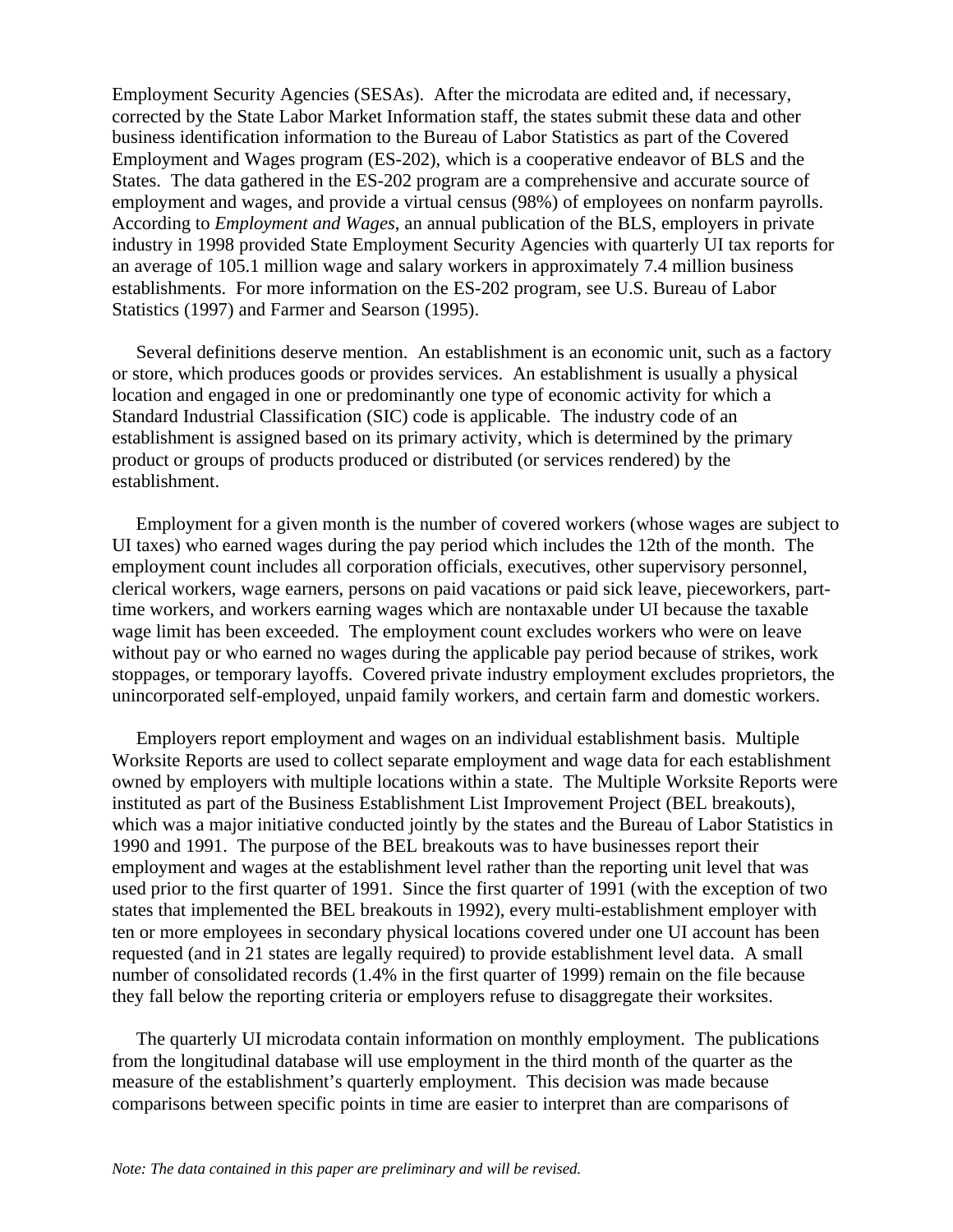quarterly averages. The averaging of monthly employment within a quarter distorts the timing of when changes in employment actually occurred, especially employment changes that occur when an establishment shuts down. Furthermore, monthly employment flows constructed from data reported quarterly might be affected by unknown problems such as quarterly seam effects and other forms of recall bias -- this is an area for further research.

 Previous authors have raised questions about the quality of job flows data constructed from administrative data from the Unemployment Insurance system. The contention is that UI reporting units do not correspond precisely to either establishments or enterprises, and businesses can and do change the level of aggregation at which they report information. We have two responses. First, this criticism applies to the data collected before the introduction of the Multiple Worksite Reports, and is not an issue for the recent ES-202 data reported at the establishment level. Since the introduction of the Multiple Worksite Reports in 1991, virtually all data transmitted to the BLS are at the establishment level of reporting and are standardized with respect to content, structure, and BLS definitions. Second, we must be careful when distinguishing between the ES-202 microdata and the UI wage records microdata, both of which have been used to study job creation and job destruction. The wage records refer to the earnings of each individual each quarter, and these microdata are reported at the UI account level rather than at the establishment level. The states do not transmit the quarterly wage records to the BLS.

## **IV. Construction of Longitudinal Microdata**

 BLS uses two sets of information to match establishments across quarters. The first is the SESA-ID, which is the UI account number in combination with the establishment's reporting unit (RU) number. The SESA-ID is the establishment's unique identifier that the State Employment Security Agencies transmit to BLS. Although the RU number is not used for administration of the Unemployment Insurance system, the RU number is assigned by the state (through information collected in the Multiple Worksite Reports) for BLS purposes of identifying establishments within a multi-establishment employer in that state.

 The second piece of information in the UI microdata used for longitudinal linking is the predecessor and successor numbers. The predecessor number is the SESA-ID of the establishment that previously owned the establishment in the event of either a change in ownership or a change in reporting configuration (i.e. a breakout of units). The successor number is the SESA-ID of the establishment that will take over the establishment in the event of either a change in ownership or a change in reporting configuration (i.e. a consolidation of units). The term "breakout" refers to a transition from a single establishment employer to a multiestablishment employer, and the term "consolidation" refers to a transition from a multiestablishment employer to a single establishment employer. These breakouts and consolidations may be actual economic events representing business expansions and contractions, or merely administrative reporting changes due to whether or not the business completes the Multiple Worksite Report.

 In addition to matching on SESA ID and matching on predecessor and successor numbers both within and across quarters, another step undertaken to link the establishment level microdata across quarters is a probability-based statistical match that attempts to identify two establishments with different SESA IDs as continuous. This match is based upon comparing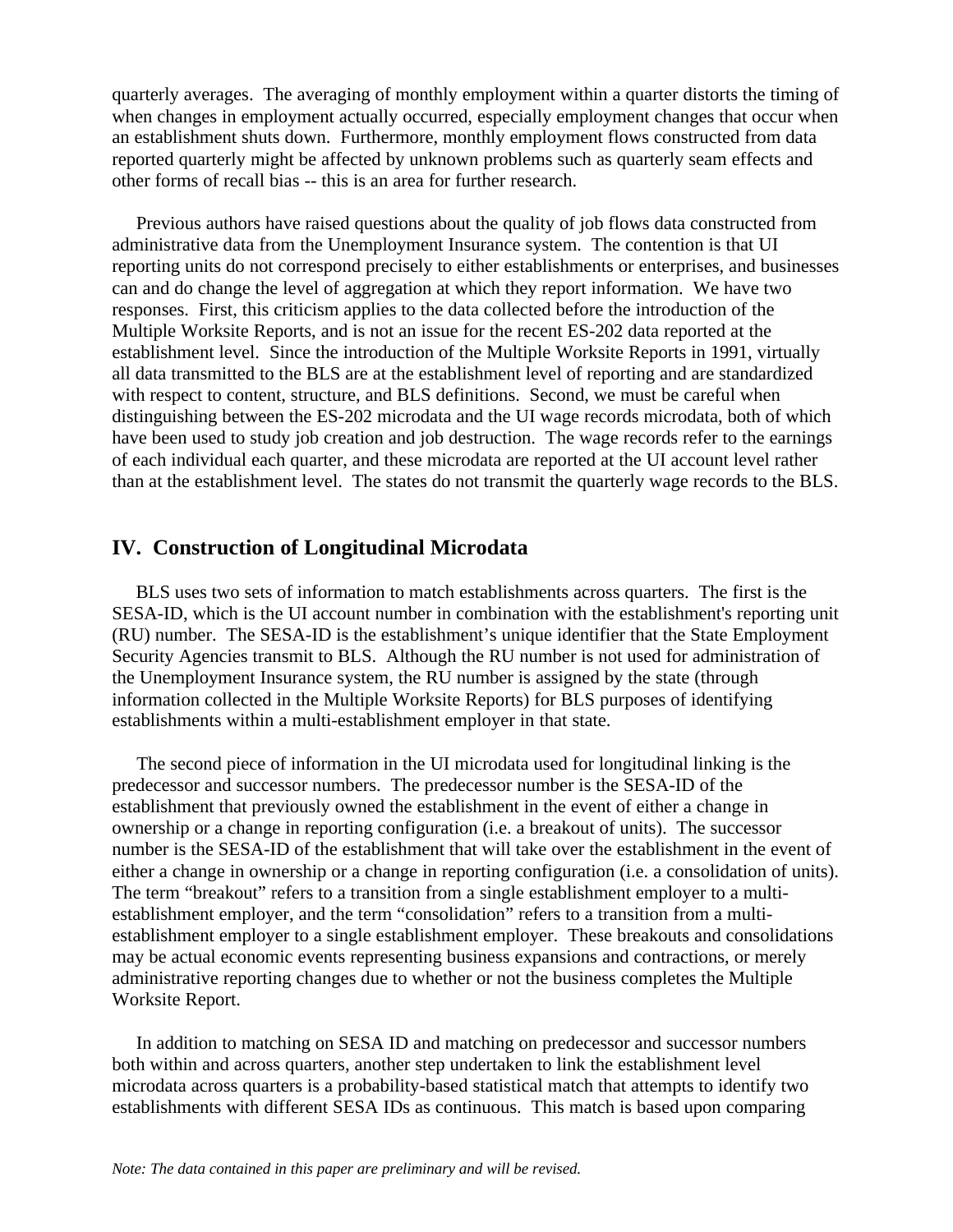births in the current quarter to deaths in the previous quarter and looking for occurrences such as the same name, the same address, same phone number, and so forth.

 The longitudinal linkage system developed by the BLS specially handles establishments that are imputed by the state agency because of a failure to report data. A business may not report data because of negligence or because of an ownership change. When an employer fails to report, the state imputes data when the status of the establishment is unknown. This might result in linkage difficulties in cases of ownership change, since the establishment may not be given a chance to match to its successor because it is imputed and matches to itself. Thus, when there are fully imputed (all three months of employment and quarterly wages) current quarter single establishment units that have a SESA ID match to the prior quarter, the prior quarter records involved are returned to the matching process after their identification. These prior quarter records are then eligible to match in all other components of the matching process. At the end of the matching process, if the prior quarter records were not linked to another current quarter record, they will be rejoined with their fully imputed current quarter counterpart.

 Almost all of the establishments identified as continuous from quarter to quarter are matched by SESA ID (between 95 and 97 percent each quarter). Although the predecessor-successor match and the probability-based match link only a relatively small number of establishments, these matches have a significant effect on the number of births and deaths. See Robertson, Huff, Mikkelson, Pivetz, and Winkler (1997) for a more detailed description of the matching algorithm used for the LDB. The linkage system also assigns a unique number, the LDB Number, to each establishment that is maintained across changes in SESA ID. This LDB Number allows establishments to be tracked longitudinally for purposes such as sampling and creating tabulations.

 A natural question to ask is whether our longitudinal linking algorithm might mistakenly code any continuous establishments as deaths in the previous quarter and births in the current quarter, and vice-versa. We have spent a considerable amount of time investigating this question. Establishments in the state Unemployment Insurance system are required not only to submit establishment totals of monthly employment and quarterly wages, but are also required to submit the name, Social Security Number, and quarterly wages of every employee during the quarter. Only the establishment level totals are submitted to BLS; the individual "wage records" are not submitted to BLS by the states. However, for several states, BLS obtained the individual wage records for several consecutive quarters, and for one of these states we have examined the mobility of persons from the employers we classify as births and deaths. If a sizable group of individuals move as a group from a closed account (death) to a new account (birth), this action suggests a missed link. As reported by Pivetz and Chang (1998), analysis of the wage records supports the validity of the matches identified by the LDB Record Linkage System. Specifically, over 99 percent of the SESA ID matches analyzed and 92 percent of predecessor and successor matches were verified by the underlying wage records. The analysis of the wage records also indicates a few additional links between businesses not identified by the LDB System, which implies that additional research is required to explore the sources and consequences of any additional valid establishment links.

## **V. Researcher Access to the Longitudinal Database**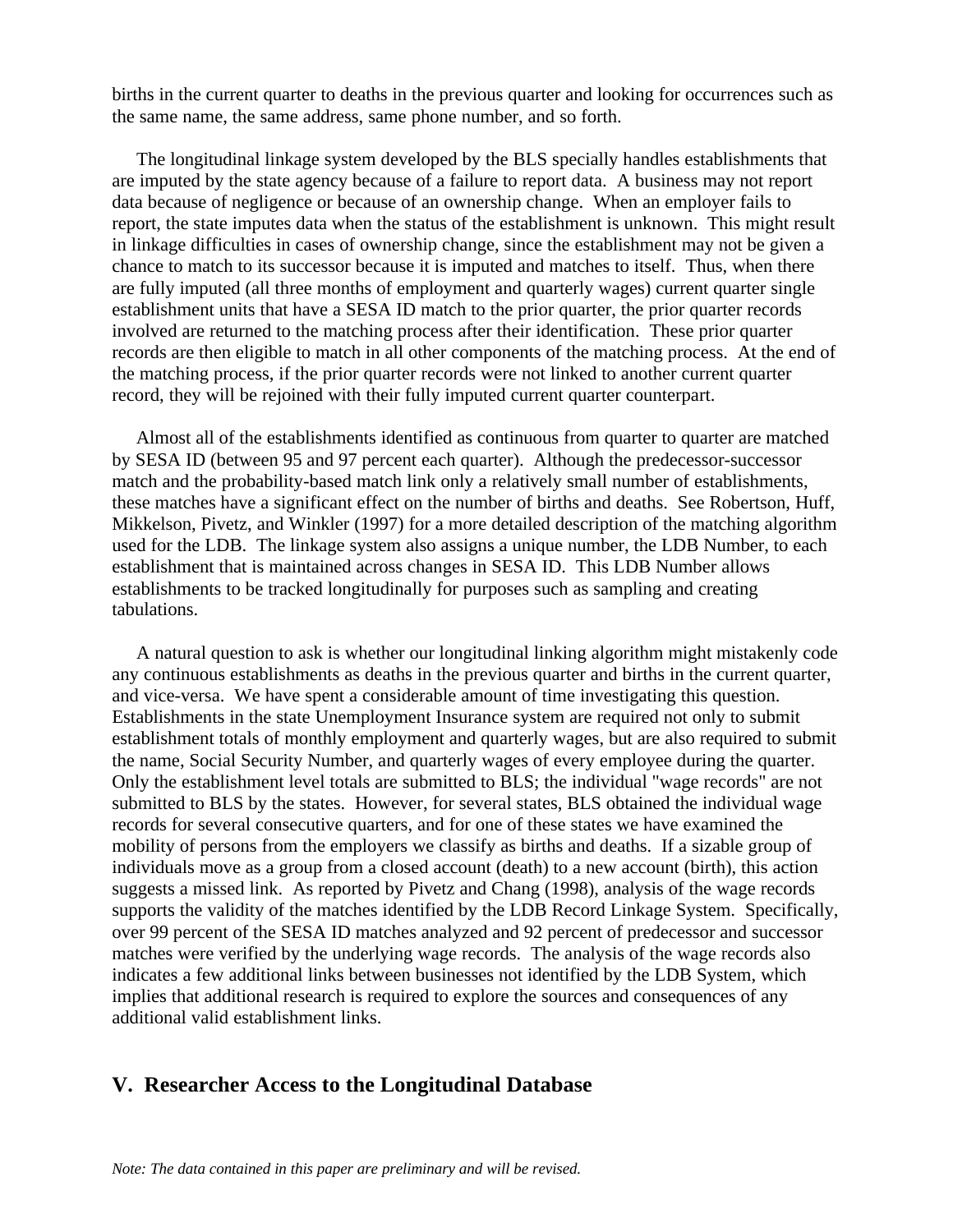The BLS plans to publish quarterly and annual tabulations of job creation and job destruction. Current plans include producing these statistics for the entire U.S. economy, by industry, by state, by size, and by age of firm. These tables will be processed through a non-disclosure review to insure that we consistently protect the identity of the establishments. Although these tables should satisfy the majority of our customers, we do anticipate requests by researchers who want to go beyond these tabulations and examine these microdata in far more detail.

 What is the optimal tradeoff between data confidentiality and data access? The suppliers of the data (the businesses), and BLS as custodians of the data, are concerned about the sensitivity of the employment and wage data being stored on the same microdata record as characteristics such as location, size, and industry that could easily identify the specific establishment. The consumers of these data (the researchers) desire access to the longitudinal database because it will provide a wealth of data never before available which potentially can be used to address important research questions relevant to economic theory, employment and wage policy, and a general understanding of the U.S. economy. As part of the process of constructing the longitudinal database, BLS has been considering how to maximize access to the microdata by qualified researchers while minimizing the risk of a violation of respondent confidentiality.

 Historically, access has only been granted to confidential BLS microdata when authorized by the Commissioner of Labor Statistics for a statistical or research purpose that furthers the mission and function of BLS. Although some confidential data from the National Longitudinal Survey of Youth (NLSY) and the Census of Fatal Occupational Injuries (CFOI) are made available to outside researchers under special agreements, even these data do not contain all the data elements that could identify an individual or business. With the exception of the NLSY and the CFOI, most previous access to confidential BLS microdata by outside researchers has been through the ASA/NSF/BLS senior research fellows program. Researchers obtaining access to BLS confidential microdata must be affiliated with an organization, and a high official in the organization (a Dean of a university or a Vice President of the organization) signs the agreement with BLS committing the organization to abide by BLS confidentiality policy. The researchers sign BLS non-disclosure affidavits pledging to protect the data and not release the data to anyone.

 With regard to access to the longitudinal establishment microdata, perhaps the two most important questions are who will be able to use the data, and under what conditions? Researchers wishing to use the confidential microdata must submit a formal written proposal for consideration. These proposals are reviewed on a case-by-case basis to determine their technical merit and whether they meet the aforementioned goal of furthering the mission and functions of BLS. Researchers must work for organizations eligible to participate in Intergovernmental Personnel Act assignments such as institutions of higher education, non-profit organizations that principally offer professional advisory, research, education, or development services, or organizations representing state or local governments. A format fee structure is being developed.

 Approved outside researchers must perform their work on-site at the BLS national office in Washington, D.C. No confidential microdata can be removed from the building; however, researchers may take summary or statistical output with them following review by BLS staff. Just as obtaining access to the data requires a proposal review, prior to public dissemination the research resulting from the access has to undergo a several-week review by BLS staff for potential breaches of confidentiality.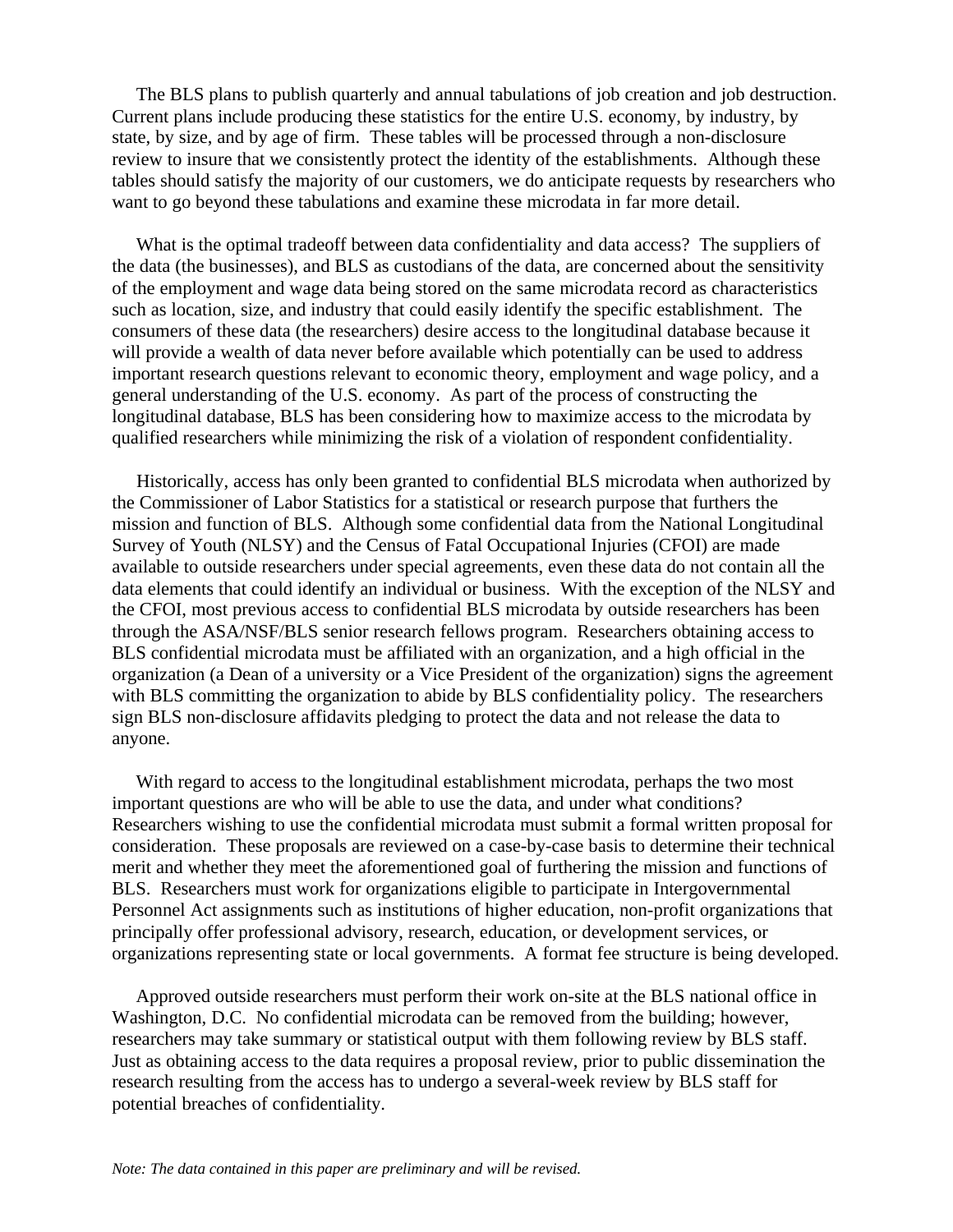The Bureau of Labor Statistics has approved three sets of outside researchers to use the longitudinal establishment microdata. Professor Alan Krueger of Princeton University examined the issue of minimum wages using fast-food restaurants in the states of New Jersey and Pennsylvania; the resulting research paper is Card and Krueger (1998). Two new studies were approved recently with one analyzing the employment and wage effects of another state raising its minimum wage and the other examining the spatial clustering of businesses in the U.S.

## **VI. LDB Table Methodology**

 The LDB System is being programmed to produce various tabulations summarizing job creation, job destruction, and the opening and closing of establishments. Currently the system is producing two sets of tables – Quarterly Establishment Employment Levels and Flows and Quarterly Establishment Levels and Flows. These tables are disaggregated by the variables Industry Division, State, and Employment Size Class. In the future, the system will disaggregate these data by wage size class and establishment age as well.

#### **Definitions**

 The standard layout of the LDB Tables reports total employment or establishments in each of the quarters under comparison; the change in employment or establishments between quarters; and the employment or establishments involved in expansions, openings, contractions, and closings. Establishments that maintain the same level of employment between the two quarters are not reported in any of these last four columns, and are only reported in the totals columns.

 Following are the definitions used to identify the status of establishments in the LDB tables. A *business expansion* is defined as a previously operating establishment -- one which had positive employment (greater than zero) in the third month of the preceding quarter -- that has a higher level of positive employment in the current quarter. A *business opening* is defined as an establishment increasing its employment level from zero to greater than zero or an establishment appearing for the first time with positive employment. Openings are only counted in the unit totals for the quarter in which they first appear with positive employment. A *business contraction* is defined as a previously operating establishment that decreases third month employment between two periods of time, and the employment in the latter quarter is greater than zero. A *business closing* is defined as an establishment that decreases employment from greater than zero to zero or an establishment with positive employment that disappears from the file with no link to the subsequent quarter. Closings are not counted in the unit totals for the quarter in which they report zero employees, but are counted as closings for the quarterly comparison.

 It is not possible for the LDB System to define business deaths on a contemporaneous basis. Businesses in the Unemployment Insurance system are allowed to, and often do, report zero employment for several quarters after they have effectively closed. This undoubtedly occurs when a business owner temporarily shuts down but anticipates starting up the business again when economic conditions improve. By reporting zero employment and wages on the quarterly contributions form, the business owner can keep his UI account active. This results in many observed business closings, but which of these closings will start up again and which will die is not observed for several more quarters.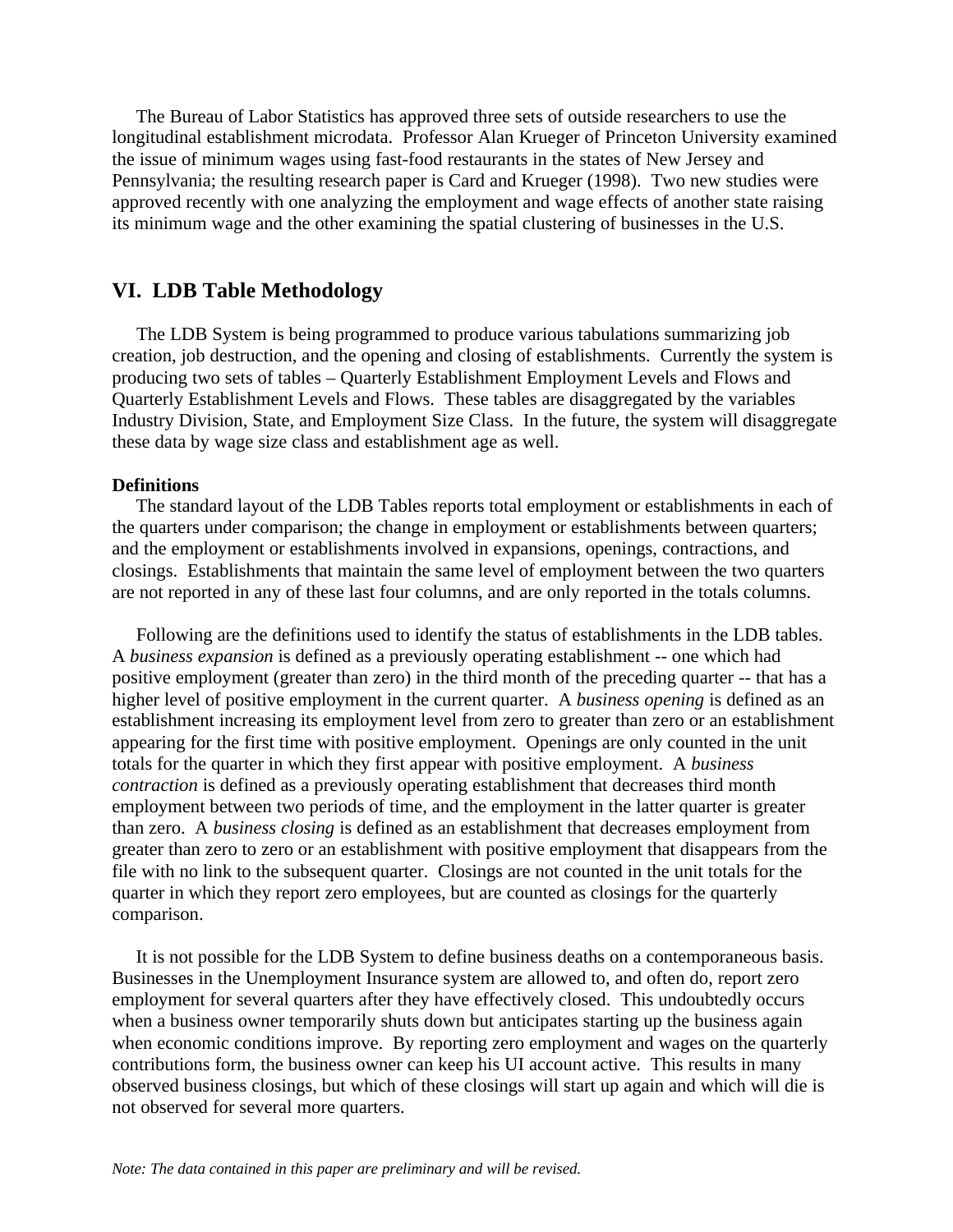Although deaths cannot be defined contemporaneously, we can define births and deaths in the historical data. A *business birth* is defined as an establishment for which no predecessor in previous time periods is identified that achieves non-zero employment for the first time. Births are a subset of openings. Likewise, a *business death* is defined as an establishment that over some period of time ceases reporting with no successor identified or decreases employment from positive to zero and does not resume operations (report positive employment) during the subsequent four quarters. Deaths are a subset of closings.

#### **Administrative Reporting Changes**

 The ES-202 is an establishment-based file. BLS and State staffs continuously work with employers in order to obtain employment and wages data at the establishment or worksite level. In some cases, however, employers with multiple units within a state only report the total employment and wages for the state or consolidate their worksites in some other manner. At some point, an employer reporting consolidated data to a state may begin to disaggregate their data to the worksite level. This administrative reporting-level change, or Breakout, would appear to be an opening of a series of new units if not handled specially. The LDB Record Linkage System attempts to identify these special cases and flag the units accordingly so that they are not counted as business births. Reporting changes can also occur in the reverse direction as well, as multiple location employers switch from reporting disaggregated data to consolidated data. These Consolidations are also identified by the LDB System.

 In order to maintain consistency within the tables, for the quarter in which a breakout or consolidation occurs, the disaggregated units are collapsed and compared to their consolidated partner. Thus, for the transition quarter, there is a one-to-one comparison. The subsequent quarter's table then compares all of the individual worksites to themselves. This consolidated comparison allows a business's employment and other identifying information to be accurately compared between the two time periods. The system uses the administrative information of the previously consolidated unit to define the industry and area of the collapsed subunits in the implementation quarter.

 As a result of this methodology, some inconsistency in unit counts and row totals between tables comparing different points in time will occur. For example, the total number of fourth quarter 1998 units reported in the September 1998 to December 1998 comparison may not equal the number of fourth quarter 1998 units reported in the December 1998 to March 1999 comparison. In another example, total December employment reported for the Services industry in the September to December comparison may change slightly in the December to March comparison if there are some pending fourth quarter breakouts previously coded in Services with disaggregated units in industries other than Services.

 Most of these administrative reporting changes are implemented in the first quarter of the year. State staff are instructed to hold any such changes identified in the  $2^{nd}$ ,  $3^{rd}$ , or  $4^{th}$  quarters until the first quarter. This coincides with the overall policy of implementing non-economic changes in the first quarter of each year. This includes changes to administrative fields such as industry, geographic, and ownership codes. Thus, in the first quarter of each year, there will be some movement reported between industries and geographic areas that is not attributable to any economic events. BLS will supplement the first quarter LDB tables with information on the effects of non-economic administrative code changes.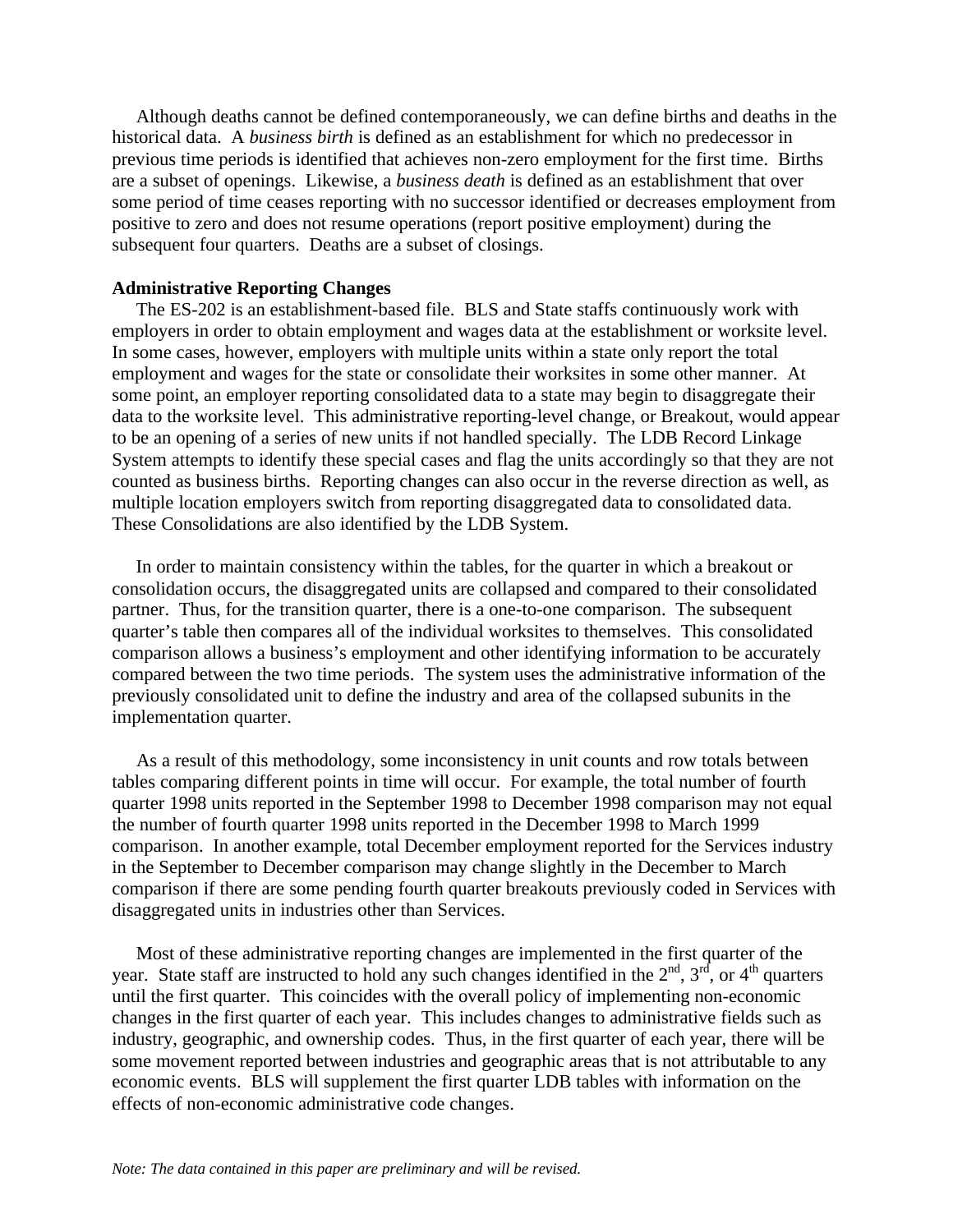#### **Employment Size Class**

 How an establishment's employment size class is defined directly impacts the results of any analysis regarding job creation and destruction by size. Following the methodology mentioned above in Section two, the LDB System defines an establishment's employment size by the average of the third month employment values in the two periods being compared. For openings, the current employment is averaged with zero to yield an employment size of half of its opening level. The opposite is performed for closings with employment size being half of its positive level in the prior period. Note that in calculating employment size, values ending in .5 are rounded up to the next whole number.

 The employment size class tables are also affected by pending breakouts and consolidations. The consolidated unit may qualify for a larger employment size class than do each of the individual establishments in the preceding or subsequent quarter.

#### **Industry**

 In the LDB tables, an establishment's industry code is based on the current quarter classification with two exceptions. The first exception is the case of the administrative breakout. As described, for the quarterly comparison in the quarter when the breakout occurs, the individual worksites are collapsed to a single record to compare to the previously consolidated record. In this case, the industry code of the consolidated unit in the prior quarter is used. For an administrative consolidation, the industry code of the current quarter consolidated unit is used. The second exception is for establishment closings. Their industry will also be based on prior quarter classifications.

 Because the LDB data are derived from quarterly data, an establishment's industry code may change between quarters. Industrial coding changes necessary for non-economic reasons, however, are only implemented with the first quarter data of each year. Non-economic code changes are those required to correct previously assigned codes or to change the code of an establishment which has gradually changed its economic activity. Economic code changes that can be implemented at any time during the year include cases of assigning a specific industry code to an establishment that was previously unclassified as well as cases of reassigning an establishment's classification following a complete conversion of its industrial activity. An example of such a conversion is a retail bakery that closes down for a month or less and reopens as a full service restaurant.

 The movement of employment between industries could potentially confuse the results in the industrial tables, especially in the first quarter when the majority of industrial coding changes are implemented. Thus, with the first quarter tables each year, BLS will provide information on the movement of establishments and employment between industry divisions and between finer levels of industry classification if required.

#### **Exclusions**

 A final point deserves mention. Certain establishments are excluded from the forthcoming BLS publications. These exclusions are establishments with SIC 8811 (private household workers), establishments that are not in the private sector (federal, state, local, or foreign government), and establishments in Puerto Rico and the Virgin Islands.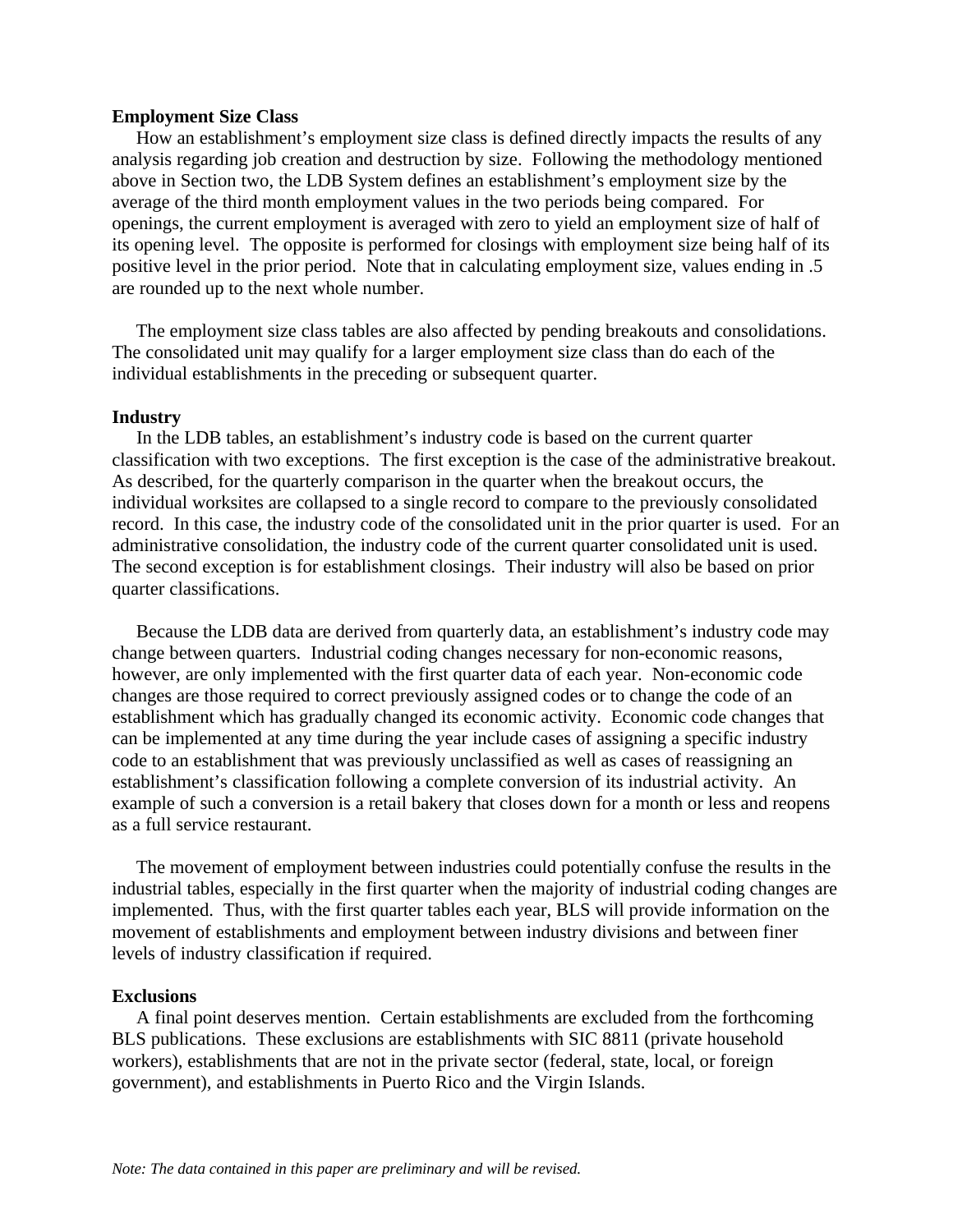## **VII. Discussion and Future Directions**

 The Bureau of Labor Statistics (BLS) has constructed a longitudinal database that contains quarterly employment and wage data for virtually all business establishments in the United States. This longitudinal database enables us to track changes in employment and wages not only at the macro level, but also at the micro level of the establishment. This database, referred to as the Longitudinal Database or LDB for short, will be used to generate high quality, high frequency, timely and historically consistent information regarding not only job creation and job destruction, but also the life cycle of establishments. No timetable has been established for the first official release of these statistics nor for the frequency of their publication. The LDB currently is the Bureau's sampling frame for establishments, and contains the most current data available. Furthermore, by mid-2000 the LDB will have the entire history of quarterly microdata since 1990.

 Job creation and job destruction statistics have the potential to increase our understanding of labor markets. For example, labor market outcomes reflect the interactions of supply and demand, and due to the availability of appropriate microdata, almost all we know about worker mobility reflects supply-side considerations such as individual preferences and human capital acquisition. The job flows data suggest that job opportunities at a specific employer appear and disappear, which suggests a major role for demand-side considerations. Another example is that underlying the gross job flows are gross worker flows, and an analysis of the relationship between these two types of flows would further our understanding of the matching process that occurs between employees and employers. Such worker-firm matching is undoubtedly related to important areas of research such as wage determination, capital-labor complementarities, and long-term employment relationships.

 The job flows data will also increase our understanding of industrial organization. Topics such as firm growth and survival are interrelated with job flows, as firms seek the set of workers that maximizes profitability given their product market and their choices of technology. Haltiwanger, Lane, and Spletzer (1999) have found that long lived employers choose very different types of workforces, and these choices are quite persistent over time. This finding leads to speculation about the role of entry and exit, and the dynamics of how businesses initially choose and evolve towards a particular mix of workers. Job flows have also been found to be a key component in the study of aggregate productivity growth. Foster, Haltiwanger, and Krizan (1999) have shown that the reallocation of jobs from less efficient to more efficient plants plays a significant role in aggregate productivity growth. The LDB by itself is without question the best dataset for analyzing business growth and survival, and the research possibilities seem endless when one considers merging together the longitudinal establishment microdata with other microdata on firm technology, profitability, productivity, and other measures of inputs and outputs.

 Job flows data also have interesting implications for the study of macroeconomics. One of the key findings by Davis, Haltiwanger, and Schuh (1996) is that job destruction rates in U.S. manufacturing exhibit greater cyclical variation than job creation rates. In particular, recessions are characterized by a sharp increase in manufacturing job destruction accompanied by a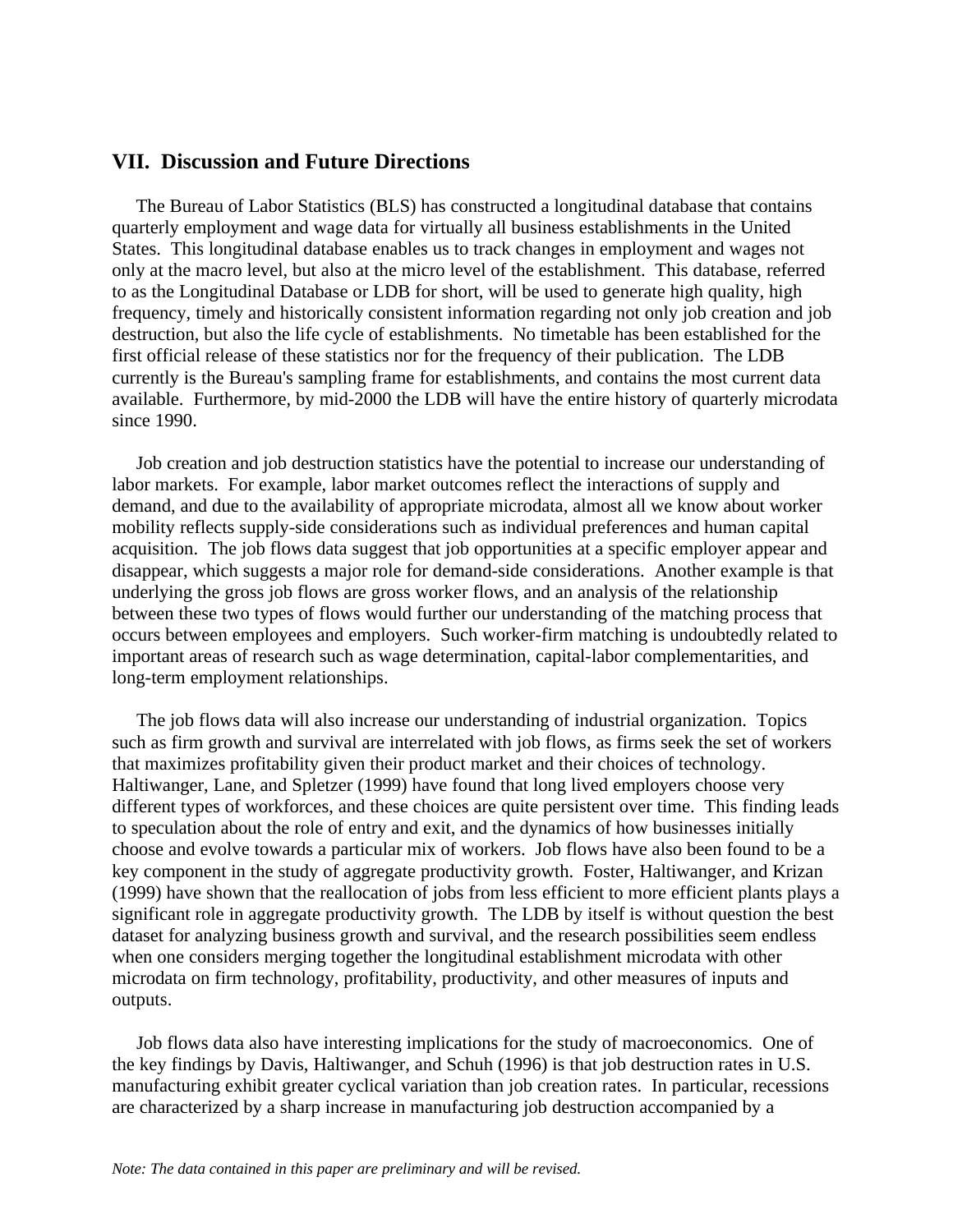relatively mild slowdown in job creation. This finding has led to several theories of business cycle dynamics which emphasize the "cleansing" effects of recessions, where costly reallocation activities can be concentrated during recessions when the value of foregone production is low. A natural question is whether this cyclical asymmetry extends to nonmanufacturing industries. The evidence presented by Foote (1998) suggests that the manufacturing and nonmanufacturing sectors exhibit systematically different job flows dynamics. The job flows data in the LDB, which are computed from essentially the full universe of establishments, should help economists, policy-makers, and the business community develop a more complete understanding of business cycles.

 And finally, we return to our opening motivation of labor demand. This literature has flourished during the past decade, largely due to the creation and analysis of establishment level datasets. We at BLS believe that we have created a very useful database for both governmental statistics and microdata research. We close with a quote from Hamermesh (1993, page 157): "While they are extremely interesting in their own right, data on gross flows of jobs tell us nothing directly about the magnitude of the wage or output elasticities of employment changes through the births or deaths of establishments, or growth or contraction in existing establishments. All that we can infer is that changes occur and that, by assumption, they must be produced by shocks that change labor demand by existing and potential employers." Much work remains to be done, and we hope that the LDB will be used by economists and other social scientists to further both the empirical and the theoretical understandings of the economy.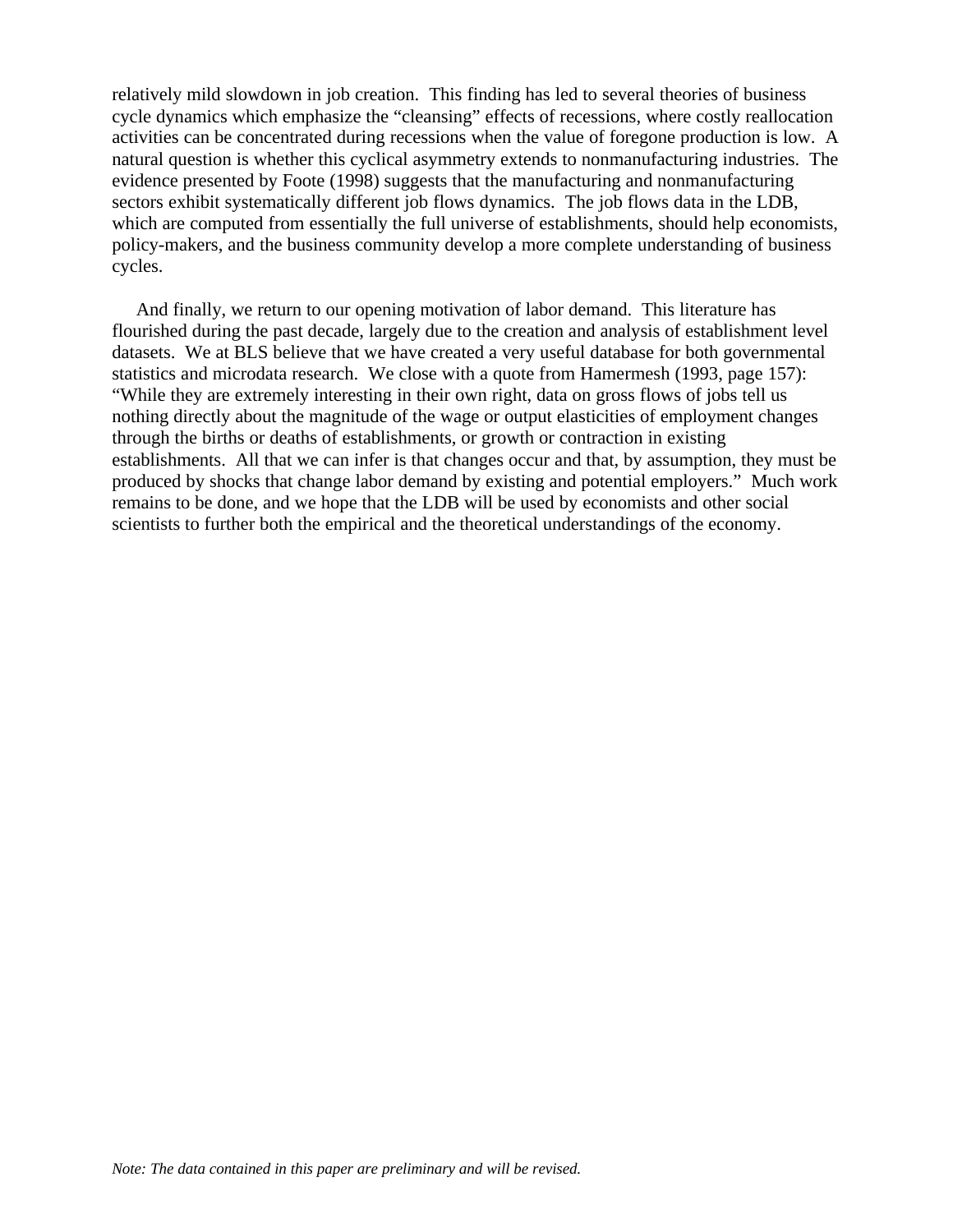## **References**

- Anderson, P.M., and Meyer, B.D. (1994), "The Extent and Consequences of Job Turnover," *Brookings Papers on Economic Activity*, 177-236.
- Card, D. and A.B. Krueger (1998), "A Reanalysis of the Effect of the New Jersey Minimum Wage Increase on the Fast-Food Industry with *Representative* Payroll Data," NBER Working Paper #6386.
- Davis, S.J., and Haltiwanger, J.C. (1990), "Gross Job Creation and Destruction: Microeconomic Evidence and Macroeconomic Implications," *NBER Macroeconomics Annual*, 123-168.
- Davis, S.J., and Haltiwanger, J.C. (1992), "Gross Job Creation, Gross Job Destruction, and Employment Reallocation," *Quarterly Journal of Economics*, 57, 819-863.
- Davis, S.J., and Haltiwanger, J.C. (1998), "Measuring Gross Worker and Job Flows," in *Labor Statistics Measurement Issues*, eds. J. Haltiwanger, M. Manser, and R. Topel, Chicago, University of Chicago Press, 77-119.
- Davis, S.J., and Haltiwanger, J.C. (1999), "Gross Job Flows," in *Handbook of Labor Economics*, volume 3b, eds. O. Ashenfelter and D. Card, Amsterdam, Elsevier Science, 2711-2805.
- Davis, S.J., Haltiwanger, J.C., and Schuh, S. (1993), "Small Business and Job Creation: Dissecting the Myth and Reassessing the Facts," NBER Working Paper #4492.
- Davis, S.J., Haltiwanger, J.C., and Schuh, S. (1996), *Job Creation and Destruction,* Cambridge, MA: MIT Press.
- Dunne, T., Roberts, M.J., and Samuelson, L. (1989), "Plant Turnover and Gross Employment Flows in the U.S. Manufacturing Sector," *Journal of Labor Economics*, 7, 48-71.
- Farmer, T.E. and Searson, M.A. (1995), "Use of Administrative Records in the Bureau of Labor Statistics' Covered Employment and Wages (ES-202) Program," in *Proceedings of the Bureau of the Census 1995 Annual Research Conference*, Washington DC, 198-235.
- Foote, C.L. (1998), "Trend Employment Growth and the Bunching of Job Creation and Destruction," *Quarterly Journal of Economics*, 63, 809-834.
- Foster, L., Haltiwanger, J., and Krizan. C.J. (1999), "Aggregate Productivity Growth: Lessons from Microeconomic Evidence," NBER Working Paper #6803.